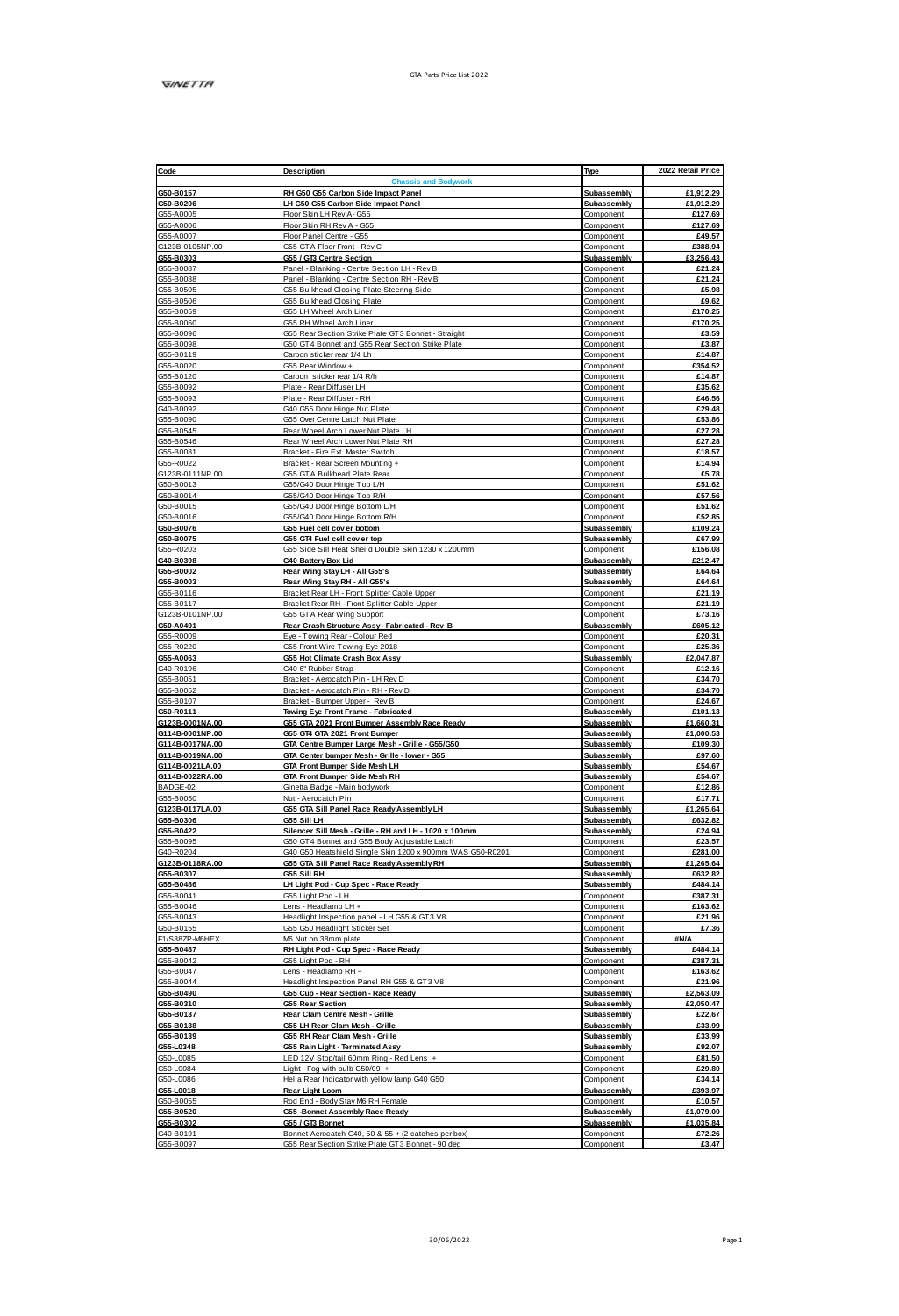| G50-B0150                                                                                        | G55 Front Splitter Stay Bracket Rev B                                                                  | Subassembly                | £30.64             |
|--------------------------------------------------------------------------------------------------|--------------------------------------------------------------------------------------------------------|----------------------------|--------------------|
| GIN-LMP3-B0430                                                                                   | G57 M6 x 1 Rod End LH Female                                                                           | Component                  | £11.33             |
| G123B-0133NP.00                                                                                  | GSS GTA Bumper Stay Upper                                                                              | Component                  | £23.25             |
| G123B-0135NP.00                                                                                  | GSS GTA Bumper Stay Lower                                                                              | Component                  | £25.99             |
| G123B-0109NP.00                                                                                  | G55 GTA Bumper Skid Cap Lower                                                                          | Component                  | £87.57             |
| G123B-0163NP.00                                                                                  | Burnper Stay Plate                                                                                     |                            | £3.47              |
|                                                                                                  | Bumper Stay Plate Doubler                                                                              | Component                  | £3.47              |
| G123B-0165NP.00                                                                                  |                                                                                                        | Component                  |                    |
| G50-B0115                                                                                        | G55 Cup Rear Wing (Carbon Fibre) with Brackets                                                         | Subassembly                | £1,331.52          |
| G55-B0124                                                                                        | <b>Burney - Supercup Rear Wing</b>                                                                     | Component                  | £32.25             |
| G55-B0001                                                                                        | Rear Winn Rranket - Rev &                                                                              | Component                  | <b>£261.06</b>     |
| G55-B0022                                                                                        | G55 cup rear diffuser - black                                                                          | Subassembly                | £1.013.35          |
| GS5-B0073                                                                                        | GSS & GT 3 V8 Bracket - Diffuser Rear +                                                                | Component                  | £19.82             |
| G55-B0121                                                                                        | Bracket Lower - Rear Diffuser                                                                          | Component                  | £15.40             |
| G55-B0122                                                                                        | Rear diffuser skid plate                                                                               | Subassembly                | £56.31             |
|                                                                                                  |                                                                                                        |                            |                    |
| G55-B0261                                                                                        | G55 & GT3 Rear Arch Exhaust Cover RH                                                                   | Component                  | £49.57             |
| G55-B0282                                                                                        | GSS & GT3 Rear Arch Exhaust Cover LH                                                                   | Component                  | £49.57             |
| G55-B0484                                                                                        | <b>G55 LH Door - Race Ready - NO MRRORS</b>                                                            | Subassembly                | £1,275.00          |
| G55-B0304                                                                                        | G55 / GT3 Door LH                                                                                      | Subassembly                | £1,020.00          |
| G55-B0477                                                                                        | GSS Door Card LH - Rev A                                                                               | Component                  | £33.99             |
| 1029475GIN                                                                                       | Cable Door Release - G40 +                                                                             | Component                  | #N/A               |
| GS5-B0537                                                                                        | GSS Latch Activation Rod LH                                                                            | Component                  | £3.46              |
| G40-B0488                                                                                        | Door Lock Assy LH G40/55                                                                               | Component                  | £145.14            |
|                                                                                                  | G40 Internal Door Handle Space                                                                         | Component                  | £0.24              |
| G40-B0473                                                                                        |                                                                                                        |                            |                    |
| G40-B0130                                                                                        | Outer door handle lift                                                                                 | Component                  | £78.68             |
| G40-B0170                                                                                        | G40 Door lock rot clin +                                                                               | Component                  | <b>PA 96</b>       |
| G55-B0039                                                                                        | GSS Window Glass - Door LH                                                                             | Component                  | £285.56            |
| GS5-B0492                                                                                        | GSS Door Pull                                                                                          | Component                  | £14.16             |
| G55-B0485                                                                                        | G55 RH Door - Race Ready - NO MRROR                                                                    | Subassembly                | £1,275.00          |
| G55-B0305                                                                                        | G55 / GT3 Door RH                                                                                      | Subassembly                | £1,020.00          |
| G55-B0478                                                                                        | G55 Door Card RH - Rev A                                                                               | Component                  | £33.99             |
| G55-B0536                                                                                        | 355 Latch Activation Rod Rt                                                                            | Component                  | £3.46              |
|                                                                                                  |                                                                                                        |                            |                    |
| G40-B0487                                                                                        | Door Lock Assy RH G40/55                                                                               | Component                  | £145.14            |
| G40-B0474                                                                                        | G40 G55 Internal Door Handle Bracket RH Rev B                                                          | Component                  | £27.08             |
| G40-B0469                                                                                        | G40 G55 Internal Door Handle RH- Rev C                                                                 | Component                  | £21.95             |
| G40-B0129                                                                                        | Outer Door Handle RH +                                                                                 | Component                  | £78.68             |
| G55-B0040                                                                                        | GSS Window Glass - Door RH                                                                             | Component                  | £285.56            |
| G55-B0412                                                                                        | Sill Blanking Plate - Top                                                                              | Component                  | £6.94              |
| G55-B0410                                                                                        | G55 Cat Mash Grille - Top RH LHD + RHD Top Assy                                                        | Subassembly                | £110.59            |
| G55-B0509                                                                                        | G55 Mirror Assy RHD - RHS                                                                              | Subassembly                | £282.36            |
|                                                                                                  |                                                                                                        |                            |                    |
| G55-B0510                                                                                        | <b>G55 Mirror Assy RHD - LHS</b>                                                                       | Subassembly                | £282.36            |
| G123B-0169LA.00                                                                                  | G55 GTA Sill Mesh Assembly Top LH                                                                      | Subassembly                | £102.92            |
| G123B-0131LP.00                                                                                  | G55 GTA Sill Mesh Too LH                                                                               | Subassembly                | £67.86             |
| G123B-0173NP.00                                                                                  | G55 GTA RHD Sill Mesh Top Driver RH                                                                    | Subassembly                | £114.52            |
| G123B-0175NP.00                                                                                  | Sill Mesh Forward Driver LH & RH Reversible                                                            | Subassembly                | £114.47            |
| 0123B-0177NP.00                                                                                  | Sill Mesh Forward Passenger LH & RH Reversible                                                         | Subassembly                | £114.52            |
| G55-B0059                                                                                        | Wheel Arch Liner - LH                                                                                  | Subassembly                | £170.25            |
| G55-B0060                                                                                        | Wheel Arch Liner - RH                                                                                  | Subassembly                | £170.25            |
|                                                                                                  |                                                                                                        |                            |                    |
| G55-B0538                                                                                        | GSS Windscreen 2018                                                                                    | Component                  | £580.76            |
|                                                                                                  |                                                                                                        |                            | <b>SN/A</b>        |
| G50-R0008                                                                                        | Fire Extinguisher - 4 ltr - 6.4kg G40 G50 G55 GT3 +                                                    | Component                  | £311.10            |
| G50-R0102                                                                                        | Throttle Pedal G40 LHD G55 GTA RHD & LHD                                                               | Component                  | £138.35            |
| G50-R0010                                                                                        | Brake Pedal G40 G50 G55                                                                                | Component                  | £79.13             |
| G112R-0131NP.00                                                                                  | Brake Balance Bar Kit + DNRO                                                                           | Component                  | £56.52             |
| G55-10099                                                                                        | GT3 V8 Balance Bar Circlip                                                                             | Subassembly                | £0.71              |
| GIN-LMP3-R0301                                                                                   | GSS GTA + GS8 AC Drier Mount                                                                           | Component                  | £24.00             |
| G123R-0161NP.00                                                                                  | G55 GTA Air Conditioning Pump Condensor Hose RHD                                                       | Component                  | £49.32             |
| G123R-0163NP.00                                                                                  |                                                                                                        |                            |                    |
| G123R-0165NP.00                                                                                  | GSS GTA Air Conditioning Condensor Drier Hose RHD                                                      | Component                  | £43.96<br>670.52   |
|                                                                                                  | GSS GTA Air Conditioning Drier Evaporator Hose RHD                                                     | Component                  |                    |
| G123R-0167NP.00                                                                                  | G55 GTA Air Conditioning Evaporator Pump Hose RHD                                                      | Component                  | £93.58             |
| G123R-0181NP.00                                                                                  | GSS GTA Air conditioning Manifold O-Ring Inlet                                                         | Component                  | £2.89              |
| G123R-0183NP.00                                                                                  | GSS GTA Air conditioning Manifold O-Ring Outlet                                                        | Component                  | £2.89              |
| G40-R0210                                                                                        | G40 Aircon Condenser                                                                                   | Component                  | £329.91            |
| G40-R0211                                                                                        | G40 G58 Receiver Drier                                                                                 | Component                  | £76.18             |
| G55-B0013                                                                                        | G55 Flocked Dashboard RHD                                                                              | Subassembly                | £785.97            |
| G40-Q0113                                                                                        | G40 Corbeau Seat L/Spec Runners set inc Ginetta Spec Handle                                            | Component                  | £101.64            |
|                                                                                                  |                                                                                                        |                            |                    |
| G55-Q0023                                                                                        | G55 Corbeau Seat Mounting Bracket LH Rev B                                                             | Component                  | £29.20             |
| G55-Q0024                                                                                        | 355 Corbeau Seat Mounting Bracket RH Rev B                                                             | Component                  | £29.20             |
| G40-Q0110                                                                                        | G40-G55 Corbeau Revenge Seat                                                                           | Component                  | £630.15            |
| G40-Q0003                                                                                        | Seathelt hamess - Orange - G40 G50 G55                                                                 | Component                  | <b>£281.89</b>     |
| G40-Q0092                                                                                        | 340 GRDC Cobra Seat Including Mounts & Seat Belt                                                       | Component                  | £436.29            |
| G40-Q0106                                                                                        | G40 GRDC LH Seat Bracket Welded Assembly                                                               | Subassembly                | £49.75             |
| G40-00107                                                                                        | G40 GRDC RH Seat Rranket Welded Assembly                                                               | Subassembly                | 649.75             |
| G123H0001NA.00                                                                                   | <b>G55 GTA Steering Wheel Assembly</b>                                                                 | Subassembly                | £2,604.21          |
| G50-H0019                                                                                        | G50/G55 Steering Wheel Quick Release                                                                   | Component                  | £129.39            |
| G123H-0059NP.00                                                                                  | G55 GT4/GTA Steering Wheel Adaptor                                                                     | Subassembly                | £78.79             |
|                                                                                                  |                                                                                                        |                            |                    |
| G123H-0053NP.00                                                                                  | G55 GTA Steering Wheel Sticker Kit                                                                     | Component                  | £25.66             |
| BADGE-03                                                                                         | Steering Wheel and Hub Badge Sticker                                                                   | Component                  | <b>#N/A</b>        |
| G55-L0055                                                                                        | <b>G55 Steering Wheel Curly Lead</b>                                                                   | Subassembly                | £363.16            |
| G123Q0052RP.00                                                                                   | GSS GTA Carpet Driver RH                                                                               | Component                  | <b>#N/A</b>        |
| G123Q-0053LP.00                                                                                  |                                                                                                        |                            | AN/A               |
| G55-R0158                                                                                        |                                                                                                        | Component                  |                    |
|                                                                                                  | G55 GTA Carpet Passenger LH                                                                            |                            |                    |
|                                                                                                  | G55 Rear View Convex Black Mmor 2015                                                                   | Component                  | £131.83            |
|                                                                                                  | Schroth Enduro Hamess                                                                                  | Component                  | £498.03            |
|                                                                                                  |                                                                                                        |                            | <b>ANIA</b>        |
|                                                                                                  | Banio Bolt 7/16 UNF (27mm) G50 +                                                                       | Component                  | #N/A               |
|                                                                                                  | Rev D - ARB Mounting Bush ONE HALF IS ONE COMPONENT                                                    | Component                  | £20.97             |
|                                                                                                  | ARB MB Bush - Rev A                                                                                    | Component                  | £6.38              |
|                                                                                                  | Mtg Block - ARB - G40 & G50 - Rev A                                                                    | Subassembly                | £25.43             |
|                                                                                                  |                                                                                                        | Subassembly                | £271.70            |
|                                                                                                  | Front Anti Roll Bar Assy - Fabricated<br>050 055 Rear Anti Roll Bar - Fabricated                       | Subassembly                | £299.41            |
| G55-Q0014<br><b>BBS14</b><br>G50-C0045<br>G50-C0048<br>G123C-0057NP.00<br>G50-C0115<br>G50-D0039 |                                                                                                        |                            |                    |
| G50-D0054<br>G50-D0055                                                                           | Rear Upper Wishbone - Assembled - 050 055<br>Rear Lower Wishbone - Assembled - Q55 - Update 2015 Rev A | Subassembly<br>Subassembly | £324.56<br>£364.44 |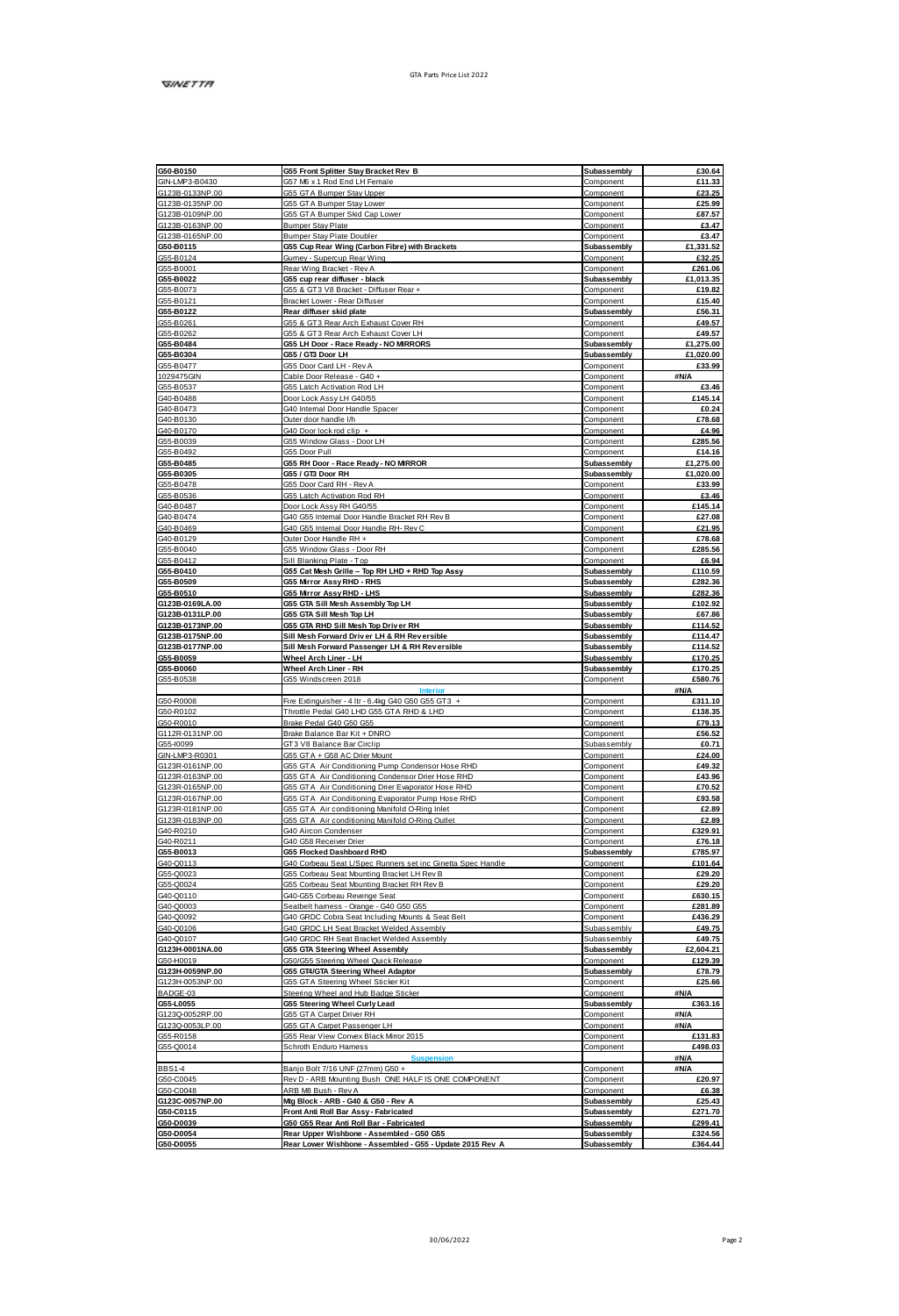| G55-C0055              | G55 Lower Wishbone Spherical B - Top Hat Spacer Long - Rev A | Component                | £3.80          |
|------------------------|--------------------------------------------------------------|--------------------------|----------------|
| GS5-C0054              | G55 Lower Wishbone Spherical - Top Hat Spacer Short - Rev A  | Component                | 63.70          |
| G50-D0060              | 050 055 Rear ARB Drop Link Assy - Assembled                  | Subassembly              | £75.64         |
| G50-D0008              | Anti Roll Bar Link - Rear - Rev B                            | Component                | £19.04         |
| G50-C0025              | Rod End - MB LH Male +                                       | Component                | £17.79         |
|                        |                                                              |                          |                |
| G50-C0026              | Rod End M8 RH Male +                                         | Component                | £17.79         |
| MBLOCNUT-LH            | Locknut - MB - LH                                            | Component                | £0.62          |
| M&LOCNUT-RH            | Locknut - MB - RH                                            | Component                | £0.48          |
| G55-D0053              | G55 + GT3 Rear Toe Link Assy 2015                            | Subassembly              | £275.35        |
| GSS-D0051              | GS5 and GT3 1/2inch Male Rod End LH Thread                   | Component                | £101.07        |
| G55-D0052              | G55 and GT3 1/2 Inch Male Rod End RH Thread                  | Component                | £97.51         |
| GSS-D0054              | 0.5 inch UNF Lock Nut - Rod End - RH                         |                          | £1.36          |
|                        |                                                              | Component                |                |
| GSS-D0055              | 0.5 inch LINE Lock Not - Rod End - LH                        | Component                | £2.04          |
| G55-D0046              | G55 + GT3 Rear Toe Link Fabricated 2015 - Rev A              | <b>Subassembly</b>       | £78.81         |
| G55-D0062              | G55 Track Link Inboard Reducer                               | Component                | £4.76          |
| G55-D0050              | G55 + GT3 V8 Toe Link Outboard Reducer Rev A                 | Component                | £13.02         |
|                        |                                                              | Component                |                |
| G50-C0011              | GS0/GS5 Camber Shim - 2mm                                    |                          | £3.53          |
| G50-C0012              | GS0/GS5 Camber Shim - 3mm                                    | Component                | £4.42          |
| G55-C0073              | G55 Front Lower Clev is Assembly                             | Subassembly              | £182.01        |
| G55-C0018              | G55 + GT3 V8 - Lower Clevis Top Hat Rev B                    | Component                | £6.27          |
| G55-D0041              | Lower Clevis Top Hat MB Hole - GT3-V8 Rev B                  | Component                | £5.87          |
| G50-C0050              | 350 Track Link Bush 2 - 5.75 Castor-REV-B                    | Component                | £5.57          |
| G50-C0051              | GS0 Track Link Rush - 5.75 Caston                            | Component                | 65.32          |
|                        |                                                              |                          |                |
| G50-C0060              | G50 Wheel Bearing Washer Rev A                               | Component                | £10.62         |
| G50-C0063              | 350 Top Clevis Rev A                                         | Component                | £77.13         |
| G50-L0001              | G55 Wheel Speed Trigger Super Cup TO REV D                   | Component                | £25.75         |
| G50-L0002              | G50 G55 Wheel Speed Sensor terminated assv                   | Subassembly              | £100.43        |
| G50-D0003              | G50 Rear Lower Clevis Dowel rev A                            | Component                | £4.46          |
|                        |                                                              |                          |                |
| G55-L0321              | G55 Counterbore Wheel Speed Sensor Brkt Welded NON ABS Rev A | Subassembly              | £19.06         |
| G55-C0083              | G55-M8 Bolt FrontSteeringArm - Rear ToeLink Outer - SPECIAL  | Component                | £4.85          |
| G55-C0084              | GSSAMO Bolt - Lower Wishhoop Outer F&R - SPECIAL             | Component                | 65.17          |
| G123I-0051LP.00        | GSS GTA 4 pot Brake Caliper - Front - LH - GS0               | Component                | £561.59        |
| G50-10003              | 355 GTA Front G50 G55 Cup Rear Brake Pads                    | Component                | £268.70        |
|                        |                                                              |                          |                |
| G50-10011              | G50/G55 4 Pot Brake Caliper Mounting Spacer                  | Component                | 63.57          |
| G50-I0023              | G50 G55 All + GTA 4 Pot & 6 Pot Brake Disc Hardware          | Component                | £113.32        |
| GS0-10027              | G50 G55 GTA Front - G55 LH Rear Brake Disc- Ø330mm           | Component                | £347.06        |
| G50-I0082              | G50/G55 Rear Disc Bell for 4 Pot Brakes - 217 Max OD         | Subassembly              | £417.87        |
|                        |                                                              |                          |                |
| G123I-0052RP.00        | G55 GTA 4 pot Brake Caliper - Front - RH - G50               | Component                | £561.59        |
| G50-10028              | 350 G55 GTA Front - G55 RH Rear Brake Disc- Ø330mm           | Component                | £347.06        |
| GSS-D0003              | GT3/G55 Top Hat Reducer Inboard Toe Link Spherical - Rev A   | Component                | £8.14          |
| G50-C0064              | Bush - Poly - G40 Blue was SPF1276P                          | Component                | <b>66.70</b>   |
| G50-C0054              | Front Damper Lwr Bolt + G40 G50 Rev C                        | Component                | £17.38         |
| G50-C0137              | Front Lower Left Wishbone - Assembled- G50 G55 - Update 2015 | Subassembly              | £364.44        |
| G50-C0138              | Front Lower Right Wishbone - Assembled- Q55 - Update 2015    | Subassembly              | £364.44        |
|                        |                                                              |                          |                |
| G50-C0143              | Front Upper Wishbone - Assembled- 050/055/0T3                | Subassembly              | £330.07        |
| G50-C0148              | Front Toe Link - Assy c/w with Rod Ends                      | Subassembly              | £269.47        |
| G50-C0023              | Rod End - LH 7/16 +                                          | Component                | £53.97         |
| G50-C0024              | Rod End - RH 7/16+                                           | Component                | £53.97         |
| G50-C0075              | 7/16 Locknut - LH +                                          | Component                | £2.10          |
| G50-C0144              | Front Toe Link G55/G55/GT3 - Fabricated                      | Subassembly              | £41.87         |
|                        |                                                              |                          |                |
| G50-C0049              | G50 Track link bush front 7.6 castor - Rev C                 | Component                | £6.38          |
| G50-C0151              | Front ARB Drop Link Assy - Assembled                         | Subassembly              | <b>F6189</b>   |
| G50-C0020              | Anti Roll Bar Link - Front - Rev A                           | Component                | £18.15         |
| G123C-0001NP.00        | GSS GTA Front Damper - single way                            | Component                | £545.61        |
| G123C-0002NP 00        | GSS GTA Rear Damper - single way                             | Component                | <b>FS45 61</b> |
|                        |                                                              |                          |                |
| G50-550X10X46          | Spring - 550lb x 10 x 46 - Rear                              | Component                | £82.75         |
| G50-650X10X46          | Spring - 650lb x 10 x 46 - Rear                              | Component                | £82.75         |
| G50-D0062              | G50 G55 Helper Spring with Collars 106-01 46mm 4N            | Component                | £44.61         |
| G50-D0063              | G50 Rear Lower Anti Rollbar Mounting Studs - Rev A           | Component                | £13.07         |
| G55-D0070              | G55 Rear Lower Clevis Assembly LH                            | Subassembly              | £170.14        |
| G50-D0014              | 350 Rear Damper Bush Rev A                                   | Component                | £4.90          |
|                        | GSS GTA Rigie Caliner - Regr - I H - GS0                     |                          | £244.00        |
| G123I-0057LP.00        |                                                              | Component                |                |
| G50-I0025              | G50 G55 GTA Brake Disc - Rear - Ø280mm - LH - G50            | Component                | £328.73        |
| G123I-0001NP.00        | G55 GTA Rear Brake Pad - Axle set                            | Component                | £158.95        |
| G50-I0010              | G56 GTA + G50 Rear Brake Disc Bell                           | Subassembly              | £179.04        |
| G50-10024              | Brake Disc Hardware - Rear 2 pot only                        | Component                | £183.06        |
| G55-D0071              | G55 Rear Lower Clevis Assembly RH                            | Subassembly              | £170.14        |
| G123I-0058RP.00        | GSS GTA Brake Caliper - Rear - RH - GS0 +                    | Component                | £244.00        |
|                        |                                                              |                          |                |
| G50-10026              | G50 G55 GTA Brake Disc - Rear - Ø280mm - RH G50              | Component                | £328.73        |
|                        |                                                              |                          | <b>SN/A</b>    |
| G55-F0004              | Rev A - Exhaust Bracket                                      | Component                | £70.82         |
| G50-B0116              | G50 G55 Rear Wing End Plate Cup Spec                         | Component                | £52.06         |
| G50-F0001              | Catalytic Converter 78C Piper REV B                          | Subassembly              | <b>6215 68</b> |
| G55-F0006              | RH Manifold - Exhaust GSS +                                  | Component                | £473.67        |
|                        |                                                              |                          |                |
| G55-F0007              | H Manifold - Exhaust G55 +                                   | Component                | £473.67        |
| G55-F0008              | RH downpipe G55                                              | Component                | £168.19        |
| G55-F0009              | LH downpipe G55                                              | Component                | £168.19        |
| GS5-F0012              | RH centre silencer pipe G55                                  | Component                | £316.86        |
| G55-F0013              | LH centre silencer pipe G55                                  | Component                | £316.86        |
| G55-L0292              | GSS Bosch LSU 4.9 Lambda Sensor                              | Component                | £260.79        |
|                        |                                                              |                          |                |
| LE055DE11S             | G50 Exhaust Spring +                                         | Component                | £9.03          |
| G55-F0014              | RH rear pipe - exhaust GSS                                   | Component                | £233.73        |
| GS5-F0015              | H rear pipe - exhaust GSS                                    | Component                | 6233.73        |
| G55-F0016              | GSS rear silencer box                                        | Component                | £1.051.71      |
| GSS-F0039              | GSS Exhaust Fitting Kit GSSFK                                | Component                | £81.72         |
|                        |                                                              |                          |                |
| G40-F0050              | G40 G55 Exhaust Clamp Manifold to Car                        | Component                | £9.41          |
| G55-L0291              | GSS LTCD Dual Lambda to CAN Module (Long Loom)               | Component                | £709.58        |
|                        | <b>Drivetrain and Paddleshift</b>                            |                          | AN/A           |
| G50-G0010              | Gearbox Mounting G50 - Rev F                                 | Subassembly              | £135.65        |
|                        |                                                              |                          |                |
|                        |                                                              |                          | £63.95         |
| G50-R0021<br>G55-R0192 | Propshaft Hoop - Rev A<br>G55 Clutch Bleed Bracket           | Component<br>Subassembly | £17.17         |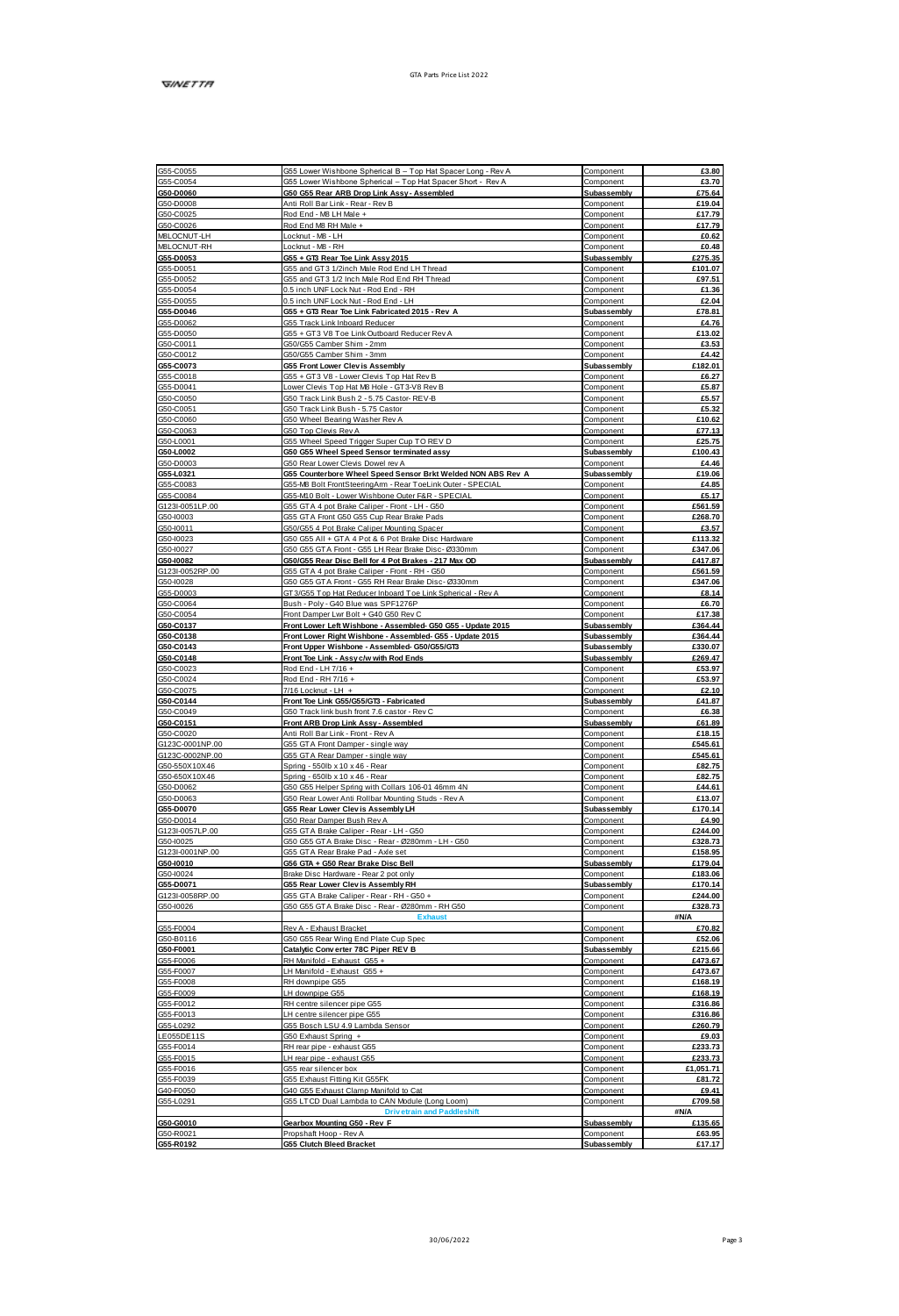| G50-G0219              |                                                                      |                        |                  |
|------------------------|----------------------------------------------------------------------|------------------------|------------------|
|                        | Air Compressor - GT4 Paddle Shift                                    | Component              | £532.61          |
| GS0.G0220              | Air Accumulator - GT4 Paddle Shift                                   | Component              | £917.90          |
| GS0.G0221              | 2-Way Valve Block Assembly - GT4 Paddle Shift                        | Component              | £872.58          |
| G50-G0234              |                                                                      | Component              |                  |
|                        | Gearbox Paddle Shift Adaptor-4JIC 150 G50                            |                        | £69.30           |
| G123G-0133NP.00        | GSS GTA Paddie Shift Compressor Tank Hose                            | Component              | £126.60          |
| G123G0135NP.00         | GSS GTA Paddie Shift Valve Tank Hose                                 | Component              | £73.92           |
| G123G0137NP.00         | GSS GTA Paddle Shift Valve Piston Throw Hose                         | Component              | £73.92           |
|                        |                                                                      |                        |                  |
| G123G-0139NP.00        | GSS GTA Paddle Shift Valve Piston Retract Hose                       | Component              | £69.30           |
| G50-G0209              | GT4 Paddle Shift Accumulator Cup                                     | Component              | £5.49            |
| G50-C0073              | Rear Hub Nut - G50                                                   | Component              | £16.65           |
| 150M660120ZB           | Pt Hub Bolt - M24 x 120 Cap Head                                     | Component              | <b>SNA</b>       |
|                        |                                                                      |                        |                  |
| G50-C0078              | G50 Front Hub Nut - M24                                              | Component              | £1.67            |
| 055/00071              | G55 Wheel Bearing inc Wheel Studs & Nuts 2017                        | <b>Subassembly</b>     | <b>F248.38</b>   |
| G55-C0096              | G55 Wheel Stud and Nut Assy                                          | Subassembly            | £6.27            |
| G50-J0002              | GS0/GS5 Wheel nut                                                    |                        | £3.80            |
|                        |                                                                      | Component              |                  |
| G55-C0072              | GSS Wheel Studs 2017                                                 | Component              | £2.47            |
| G50-C0002              | G50 G55 Machined Upright Rev E                                       | Subassembly            | £520.15          |
| G40-G0039              | Diff Mounting Inner Sleeve Bush                                      | Component              | £6.38            |
| G50-G0015              | Propshaft Adaptor G50 - Revision B                                   | Subassembly            | £66.26           |
|                        |                                                                      |                        |                  |
| G50-G0026              | Propshaft/Diff Adaptor Bush - Rev A                                  | Component              | £9.23            |
| G50-G0028              | Diff Mounting Plate G50 - Revision C +                               | Component              | £17.85           |
| G50-G0061              | Rev. D - Diff Mounting Beam - Complete G50                           | Subassembly            | £217.45          |
| G123G-0002NP.00        |                                                                      |                        | £450.45          |
|                        | G55GTA Propshaft - 615mm - Overall Length                            | Component              |                  |
| G123G-0013NA.00        | <b>G55 GTA Differential Assembly</b>                                 | Subassembly            | 63.744.24        |
| G50-G0077              | $Diff 3.73 +$                                                        | Component              | £3,968.46        |
| G50-G0051              | Diff breather adaptor                                                | Component              | £8.71            |
| 055,00075              |                                                                      | Component              | <b>£16.86</b>    |
|                        | GSS Diff stud + Rev A                                                |                        |                  |
| G50-N0030              | G50 3/8 NPTF Female Weld-on Fitting                                  | Component              | £12.74           |
| 55002GIN               | Oil Temp Sensor - G50 +                                              | Component              | <b>#N/A</b>      |
| G50-G0058              | Differential Nylon Bush - G50 Rev B                                  | Component              | £53.12           |
|                        |                                                                      |                        |                  |
| G50-G0059              | G50 Diff Mount Sleeve Inner                                          | Component              | £6.38            |
| G50-G0156              | Diff Mounting Reducer                                                | Component              | £6.93            |
| G55-G0223              | G55 CUP and GT4 Driveshaft Assembly RH                               | Subassembly            | £1.134.35        |
| G55-G0222              | G55 CUP and GT4 Driveshaft Assembly LH                               | Subassembly            | £1.134.35        |
| G40-G0018              |                                                                      |                        | £104.18          |
|                        | G40.50 & 55 Inboard CV joint +                                       | Component              |                  |
| G50-G0113NS            | G50 G55 LH Driveshaft (Short) - Rev A - NO SPACER                    | Component              | £339.95          |
| G50-G0114NS            | G50 G55 RH Driveshaft (Short) - Rev A - NO SPACER                    | Component              | £339.95          |
| G55-G0243              | GSS Driveshaft Spacer                                                | Component              | £3.71            |
| G55-G0231              |                                                                      | <b>Subassembly</b>     | £396.96          |
|                        | G55 Outer CV Joint With ABS Reluctor Ring                            |                        |                  |
| 055-00217              | G55 Reluctor Rings - non centrelock - ABS - wheel speed              | Subassembly            | £99.03           |
| G50-G0112              | Outboard CV Joint 50/55                                              | Component              | £297.47          |
| E08217-010             | Outboard CV Boot G50 G55                                             | Component              | £16.26           |
| G40-G0169              | G40 G55 Circlip - Driveshaft - 25mm External                         | Component              | £2.13            |
| <b>MS6LI004</b>        | CV Boot Clip - 104m                                                  | Component              | £0.97            |
|                        |                                                                      |                        |                  |
| G55-G0229              | <b>G55-Diff Output Flange Assy inc Studs and snap ring</b>           | Subassembly            | <b>FR78 59</b>   |
| 650.60002              | Diff Output Flange - G50 G55 - Rev A                                 | Component              | <b>£599.03</b>   |
| G55-G0181              | Inner CV Stud - Rev B                                                | Component              | £14.87           |
| G50-G0223              | Diff output flange snap ring - IØ23.7, Ø2mm Wire                     | Component              | £0.71            |
| G50-G0196              | Inboard CV Boot G40/55                                               | Component              | £23.38           |
| GIN-LMP3-G0059         |                                                                      | Component              |                  |
|                        | 28mm Driveshaft Snap Ring                                            |                        | £2.20            |
| G50-G0109              | Diff Cooler Hose - Weldon Pump G55 - REPLACED BY FILTER KIT          | Component              | £67.09           |
| G50-G0133              | Diff Pipe - Mod Large Oil Cooler - G50                               | Component              | £99.21           |
| G50-H0033              | Adaptor - Oil Cooler -8 +                                            | Component              | £20.71           |
| G50-N0014              | Oil Cooler 25 Row                                                    | Component              | £217.92          |
| G50-G0055              | Adaptor - 8 JIC Level Plug - Diff +                                  | Component              | £4.41            |
| 650,00054              | Adaptor - 8 JIC - Drain Plug - Diff +                                | Component              | <b>PR 28</b>     |
|                        |                                                                      |                        | £36.04           |
| G50-10062              | Clutch Reservoir                                                     | Component              |                  |
| GIN-LMP3-G0040         | LMP3 Ducting 76mm Single Ply (per metre) - Red High Temp             |                        |                  |
| G50-G0229              |                                                                      | Component              | £41.83           |
|                        | G50 G55 Bellhousing Assy                                             | Subassembly            | £1,400.82        |
|                        |                                                                      |                        |                  |
| G50-E0004              | Stanar Motor - G50 G55                                               | Component              | £632.84          |
| G50-G0019              | Clutch Feed Line                                                     | Component              | £49.35           |
| G50-G0020              | Clutch Bleed Pipe                                                    | Component              | £33.37           |
| G50-G0027              | <b>G55 Bellhousing</b>                                               | Subassembly            | £606.38          |
|                        |                                                                      |                        |                  |
| G50-G0029              | G50 Clutch Slave Cylinder Spacer                                     | Component              | £40.30           |
| G50-G0036              | Clutch Release Unit - Slave Cylinder                                 | Component              | £397.26          |
| G50-G0048              | Stud - Bellhousing (Short) - Rev C                                   | Component              | £7.17            |
| GS0.G0049              | Stud - Bellhousing (Long) - Rev C                                    | Component              | 69.39            |
| WC-M10                 | Washer Copper Folded M10                                             | Component              | £0.30            |
| G123G-0011NA.00        | <b>G55 GTA Quaife Helical Gearbox Assembly</b>                       | Subassembly            | £9,184.56        |
| AVO.S1                 |                                                                      |                        |                  |
|                        | M27 Bush - Diff Mg +                                                 | Component              | #N/A             |
| G50-G0108              | Gearbox lower mtg bush nylon                                         | Component              | £6.89            |
| HEM3-6-5               | Gearbox Breather - 3/8 bsp male                                      | Component              | £9.71            |
| BS21/32                | Bonded Washer Seal For G/B Breather +                                | Component              | #N/A             |
| GIN-E60-173            | Gear Pot O Ring 204-009 A75 Viton                                    | Component              | £1.71            |
|                        |                                                                      |                        |                  |
| G40-G0174              | G40 Gearbox Mount Insert                                             | Component              | £3.93            |
| G55-L0008              | G55 Gearpot Hewland box Single Chan (345 degree rotary pot)          | Component              | £296.88          |
| GIN-VK45-0-0001        | G57 GT3 V8 sensor temp waterioil                                     | Component              | £49.57           |
| GINJE60-131            | <b>Bell Housing Dowel</b>                                            | Component              | <b>PA 68</b>     |
| G123G-0004NP.00        | G55 GTA Paddieshift Actuator E60 Gearbox                             | Component              | £831.60          |
|                        |                                                                      |                        | #N/A             |
| G40-H0014              |                                                                      |                        |                  |
|                        | Rod End Male - 3/4 x 3/4 eco - Steering Col (0.75)                   | Component              | £38.14           |
| G40-H0029              | Locknut for Rod End - 3/4 RH - Steering Col                          | Component              | <b>62.68</b>     |
| G50-H0008              | Steering U/J Upper G50 G55 Splined                                   | Component              | £184.14          |
| G50-H0010              | Steering Col Lower - Rev C                                           | Subassembly            | £107.74          |
| GS0-H0012              |                                                                      | Component              | £21.56           |
| G50-H0020              | Steering Rack Mg Bush - Rev A<br>G50 G55 Power Steering Reservoir    | Component              | £83.58           |
|                        |                                                                      |                        |                  |
| G50-H0026              | PAS Hose Rack to Pump - G50 RHD                                      | Component              | £45.11           |
| GS0-H1052              | GS0/GSS I HD PAS Hose Reck to Conter                                 | Component              | <b>F96.86</b>    |
| GS0-H1028              | PAS Hose Cooler to Reservoir -1750mm - G50 LHD & RHD                 | Component              | £67.09           |
| G50-H0029<br>G50-H0030 | PAS Hose Reservoir to Pump - G50 RHD<br>G50 G55 Rack Boot Kit (Pair) | Component<br>Component | £74.20<br>£19.03 |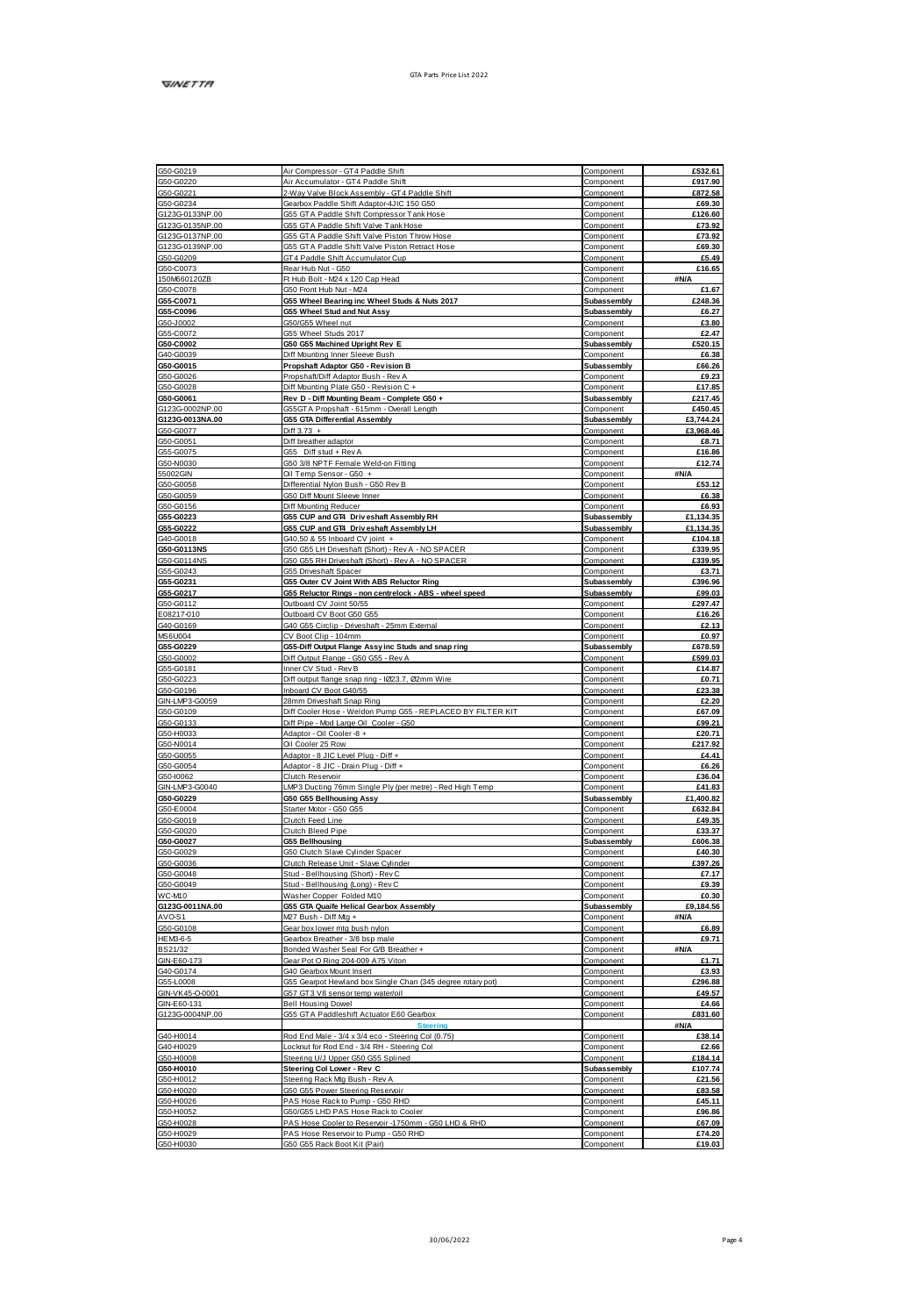| G50-H0054                          |                                                                   |                            |                      |
|------------------------------------|-------------------------------------------------------------------|----------------------------|----------------------|
|                                    | Lower Universal Joint Assembly - 36T + 54T                        | Component                  | £184.14              |
| G50-H0060                          | G50 G55 RHD Steering Rack Assy - No TRE                           | Subassembly                | £1,279.78            |
| G50-G0185                          | + less + OIL 8-seal +                                             | Component                  | £5.19                |
|                                    |                                                                   | Subassembly                | £45.97               |
| G50-H0007                          | <b>Steering Rack Clevis Rev A</b>                                 |                            |                      |
| G50-H0014                          | Rack Stop                                                         | Component                  | £6.73                |
| GIN-V6-A-0010                      | POWER STEERING FITTING DASH-6                                     | Component                  | £5.75                |
| <b>WC9/16</b>                      | Copper Washer 9/16 & 14mm +                                       | Component                  | £0.34                |
| WC-M16                             | Washer Copper M16                                                 | Component                  | £0.62                |
| G50-H0042                          | 350 G55 Steering Rack Flexi Hose Kit RHD                          | Component                  | £271.12              |
|                                    |                                                                   |                            |                      |
| GSSJH0098                          | Power Steering Union                                              | Component                  | 69.15                |
| G55-H0100                          | <b>G55 RHD Steering Rack Dust Cap</b>                             | Subassembly                | £11.22               |
| G50-H0064                          | G50 G55 Upper steering column assy RHD 272mm                      | Subassembly                | £479.96              |
| G50-H0006                          | G50/G55 Steering Column Upper Spline                              | Component                  | £28.11               |
|                                    |                                                                   |                            |                      |
| G50-N0003                          | Oil Cooler 13 Row                                                 | Component                  | £124.42              |
|                                    |                                                                   |                            | #N/A                 |
| G123L-0097NP.00                    | G55 G56 GTA GT4 Kill Switch - LANYARD TYPE                        | Subassembly                | £52.42               |
| G123R-0231NP.00                    | Fire Extinguisher Kill Switch Bracket - Rev A                     |                            | <b>SNA</b>           |
|                                    |                                                                   | Component                  |                      |
| G40-L0165                          | G40 G55 Brake Light Switch Assrembly Fully Terminated             | Subassembly                | £26.21               |
| G50-L0355                          | Master Switch Relay G40 G50 G55                                   | Component                  | £96.89               |
| G55-L0277                          | G40/G55 Brake Pressure Sensor 100bar M10x1 connection             | Component                  | £231.68              |
| GCO0014                            | Lambda Plug                                                       | Component                  | £7.63                |
|                                    |                                                                   |                            |                      |
| GIN-LMP3-L0172                     | G58 Air Con Pressure Sensor 100 Bar Dash 3 Terminated Assy        | <b>Subassembly</b>         | £185.30              |
| G123L-0058RP.00                    | <b>G55 GTA Chassis Loom RHD</b>                                   | Subassembly                | £9.182.25            |
| G55-L0361                          | G55 GT4 2018 Rear Bulkhead Loom RHD                               | Subassembly                | £721.77              |
| 05540383                           | G55 GT4 2018 Front Bulkhead Loom RHD                              | <b>Subassembly</b>         | <b>FRR5 56</b>       |
|                                    |                                                                   |                            |                      |
| G55-L0020                          | Rear light ext loom                                               | Subassembly                | £110.23              |
| GIN-LMP3-L0101                     | G57 + G55 GT4 2018 PDM90 Power Distribution Module                | Component                  | £2,412.61            |
| G123L-0023NA.00                    | G55 GTA Chassis Battery Cable Assembly                            | Subassembly                | <b>ANIA</b>          |
| G123L-0025NA.00                    | G55 GTA Battery Master Cable Assembly                             | Subassembly                | #N/A                 |
|                                    |                                                                   |                            |                      |
| G123L-0027NA.00                    | <b>G55 GTA Chassis Engine Cable Assembly</b>                      | Subassembly                | #N/A                 |
| G123L-0059NA.00                    | 055 GTA Starter Master Relay Cable Assembly                       | Subassembly                | #N/A                 |
| 521184GIN                          | Fuel Tank Edge Clip G40 + (order in multiples of 25)              | Component                  | #N/A                 |
| G55-L0371                          | Map Sensor Extension Lead                                         | Subassembly                | 653.55               |
|                                    |                                                                   |                            |                      |
| G123L-0087NP.00                    | Air Temp Extension Lead                                           | Component                  | £53.55               |
| G40-L0119                          | <b>VBOX Lite Video Kit</b>                                        | Component                  | £1,697.85            |
| GS5-L0271                          | GSS C125 Colour Display Dash - Inc 120Mb Logging                  | Component                  | £2.741.10            |
|                                    |                                                                   |                            |                      |
| GIN-LMP3-L0109                     | G57 ECU AV M5 Male to Female Mount                                | Component                  | £3.80                |
| G123R-0149NP.00                    | GSS GTA GT4 HVAC Dash Vent Adaptor                                | Component                  | £35.83               |
| G55-L0367                          | G55 Alternator to Starter Cable                                   | Subassembly                | £44.62               |
|                                    |                                                                   | Component                  |                      |
| G123L-0029NA.00                    | GSS GTA Engine Loom Assembly                                      |                            | £1,121.74            |
| G123R-0109NP.00                    | GSS GTA Battery Strap                                             | Component                  | £48.51               |
| GIN-LMP3-L0099                     | G57 15 Position CAN Keypad                                        | Component                  | £493.66              |
| 41203GIN                           | Triple Channel Ignition Amp - G50 +                               | Component                  | <b>SN/A</b>          |
| G40-L0061                          | Ginetta G40 G55 Battery                                           | Component                  | 6245.59              |
|                                    |                                                                   |                            |                      |
| G50-L0146                          | GS0 GS5 Battery Cover                                             | Component                  | £92.07               |
| G55-L0290                          | GSS GPS-L10 10Hz GPS (Data) Unit                                  | Component                  | £428.92              |
|                                    | oels and Tres                                                     |                            | AN/A                 |
| G123J-0001.NP.00                   | GS5 GTA 20 x 8.5 20 inch Wheel                                    | Component                  | #N/A                 |
|                                    |                                                                   |                            |                      |
|                                    |                                                                   |                            |                      |
| G123K-0001NP.00                    | GSS GTA Tyre 245/35 R20 PILOT SPORT 4S                            | Component                  | £219.32              |
|                                    |                                                                   |                            | #N/A                 |
|                                    |                                                                   |                            |                      |
| G50-N0057                          | Washer Rubber - Oil Cooler G50 +                                  | Component                  | £2.45                |
| G50-R0064                          | G50 G55 Oil Cooler Mounting Bracket - Rev B                       | Component                  | £59.20               |
| G50-G0140                          | Diff Pipe - G50 - Cars With 107L Fuel Tank                        | Component                  | £79.35               |
| G50-G0071                          |                                                                   | Component                  | £37.85               |
|                                    | Ducting 4 inch - Ordered in 4m lengths - issue per metre          |                            |                      |
| <b>BS-M16</b>                      | Washer Bonded Seal M16 ID                                         | Component                  | <b>SN/A</b>          |
| G55-L0350                          | G55 Weldon Diff Oil Pump - Fully Terminated Assy                  | Subassembly                | £658.68              |
| G50-G0228                          | Weldon Diff Pump Fitting MMS7-6-8                                 | Component                  | £7.29                |
| 055.00227                          | G55 Weldon Diff Oil Pump Bracket                                  | Component                  | <b>FRR 31</b>        |
|                                    |                                                                   | Subassembly                | £53.55               |
| G55-L0022                          | Lead Oil Temp Extension - G50 G55 RHD                             |                            |                      |
| G50-B0189                          | Cooler Duct with 4 Ducting G50HC/G55 - Rev B                      | Subassembly                | £128.90              |
| G50-G0198                          | GT4 - Diff Catch Tank - Assy Fabricated                           | Component                  | £269.14              |
|                                    | Oil Pressure Sensor -G50 G55 G58 10bar - Fuel See G55-M0104       |                            | £223.41              |
| G50-L0045                          |                                                                   | Component                  |                      |
| GS5-N0047                          | GT3 V8 Fuchs 6000SL ATF Fluid for DLC Pumps                       | Component                  | £32.26               |
| G50-N0004                          | Adaptor Dash -12JIC to M22d.5                                     | Component                  | £7.36                |
| G123P-0099NP.00                    | G56 GTA Water Radiator - No Straps - Oringal Spec                 | Component                  | £811.70              |
|                                    | G56 GTA 2022 Rad Exit Duct Delete Kit                             | Subassembly                |                      |
| G123R-0094NA.00<br>G114P-0039NP.00 | 356 GT4 + GTA 2022 Water Radiator - One Fan                       | Component                  | £2,469.27<br>£851.24 |
|                                    |                                                                   |                            |                      |
| G114P-0045NP.00                    | G56 GT4 + GTA 2022 Radiator Fan 16.5inch                          | Component                  | £216.82              |
| G114P-0075NP.00                    | Radiator Muret Front                                              | Component                  | £123.70              |
| G50-N0046                          | 356GTA-LHDEngToCooler-RHDTankToCooler-wasG55-LHDPumpToCooler      | Component                  | £176.41              |
|                                    |                                                                   |                            |                      |
| G123R-0267NP.00                    | GSS GS6 GTA RHD Engine to Cooler Oil Hose                         | Component                  | £70.66               |
| G123R-0265NP 00                    | Air Conditioning Condanser Drier Hose Rhd 2022                    | Component                  | <b>#121 64</b>       |
| G55-N0005                          | Air Conditioning Pump Condenser Hose Rhd 2022                     | Component                  | £169.97              |
| G123B-0219NP.00                    | G56 Crashbox Dividing Panel                                       | Component                  | £0.00                |
| G55-P0026                          | GSS Hot Climate Water Radiator                                    | Component                  | £811.70              |
|                                    |                                                                   |                            |                      |
| G123P-0101NP.00                    | Radiator Mount Frame Original Spec                                | Component                  | £149.12              |
| G123P-0103NP.00                    | Radiator Mount Rear                                               | Component                  | £50.03               |
| G55-N0006                          | Oil Cooler 34 Ro                                                  | Component                  | £285.65              |
|                                    | Spacer - Oil Tank Mg G55                                          |                            | £10.62               |
| G55R0018                           |                                                                   | Component                  | 629.74               |
| G55-R0012                          | Bracket - Oil Tank - Too + Rev A                                  | Component                  |                      |
| G55-N0052                          | GSS Oil Tank Bottom Fitting / Strainer dash 12                    | Component                  | £63.74               |
| G40-P0001                          | G40/G55 Tall Neck Radiator Cap                                    | Component                  | £14.87               |
|                                    | Hearler Tonk - G40 Rone G50 G55 - Rev &                           | Component                  | £124.60              |
| G50-P0003                          |                                                                   |                            |                      |
| G55-P0013                          | Hose - 38 - 32 STR Reducer                                        | Component                  | £17.55               |
| G123N-0001NA.00                    | GSS GTA Oil Tank Welded Assembly                                  | Component                  | £458.54              |
| G40-P0030                          | G40 and G55 32mm x 45mm Degree Hose                               | Component                  | £19.06               |
|                                    |                                                                   |                            |                      |
| G40-P0031                          | G40 and G55 32mm x 90mm degree Silicon Hose                       | Component                  | £19.14               |
| G40-P0006                          | 32mm ID 135 Elbow - 60 x 60mm legs                                | Component                  | £22.65               |
| G40-P0027                          | 340 Race Hot Climate Upper Radiator Hose                          | Component                  | £38.38               |
| G123P-0109NP.00<br>G123P-0111NP.00 | <b>G55 GTA Water Pipe Left</b><br><b>G55 GTA Water Pipe Right</b> | Subassembly<br>Subassembly | £17.33<br>£17.33     |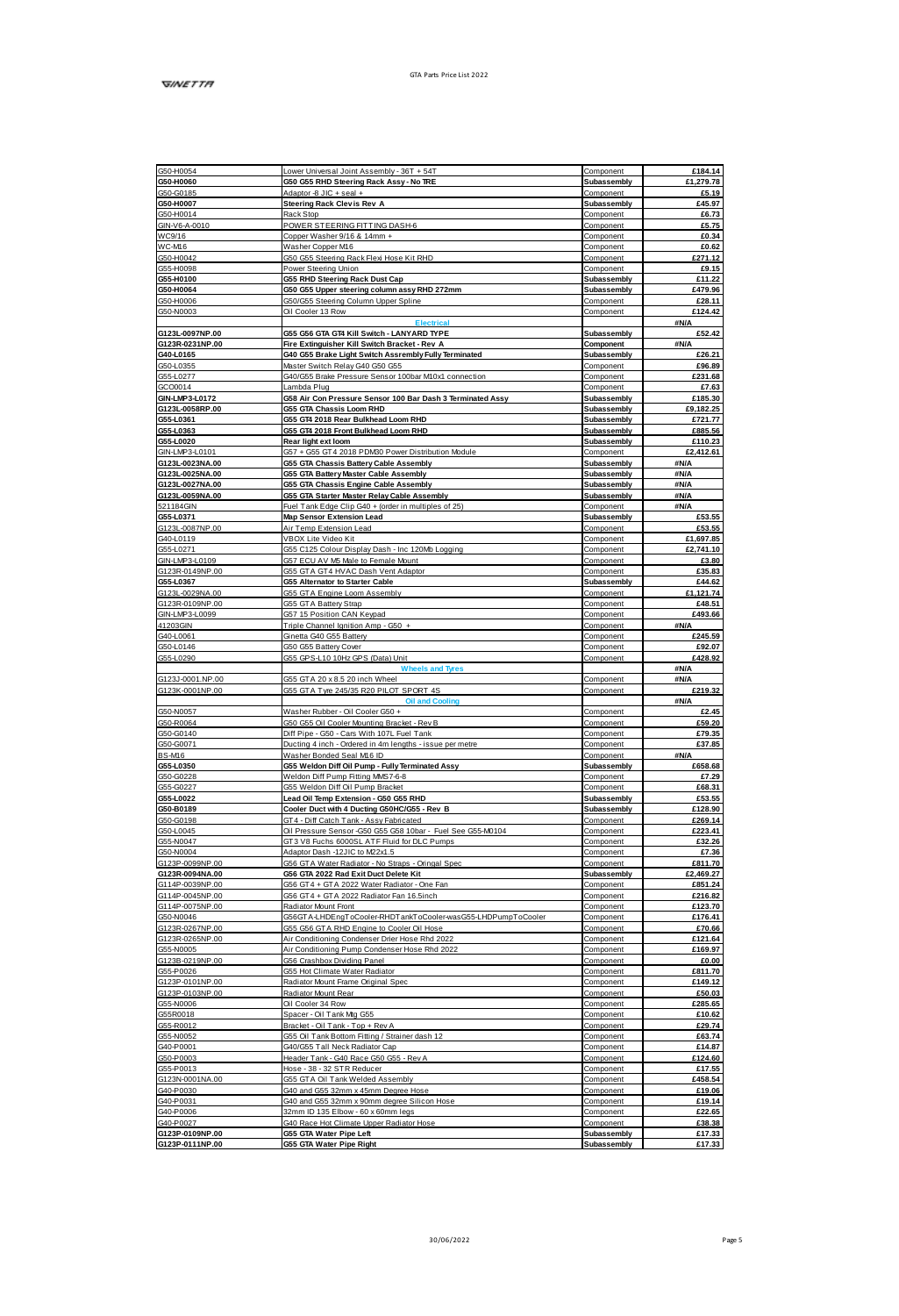| G50-P0011                                                                                                                                                                                                                                                                                                                                                                                                                                                                                       | G50 Bottom Rail Outlet 0.5in                                                                         | Component                  | £2.38                      |
|-------------------------------------------------------------------------------------------------------------------------------------------------------------------------------------------------------------------------------------------------------------------------------------------------------------------------------------------------------------------------------------------------------------------------------------------------------------------------------------------------|------------------------------------------------------------------------------------------------------|----------------------------|----------------------------|
| G123P-0113NP.00                                                                                                                                                                                                                                                                                                                                                                                                                                                                                 | <b>G55 GTA Water Pipe Forward Right</b>                                                              | Subassembly                | £34.65                     |
| G123P-0115NP.00                                                                                                                                                                                                                                                                                                                                                                                                                                                                                 | <b>G55 GTA Water Pipe Forward Left</b>                                                               | Subassembly                | £34.65                     |
| G50-P0009                                                                                                                                                                                                                                                                                                                                                                                                                                                                                       | G50 Water Pipe - Small                                                                               | Subassembly                | £23.10                     |
| G123N-0059NP.00                                                                                                                                                                                                                                                                                                                                                                                                                                                                                 | GSS GTA OI Tank Bunn                                                                                 | Component                  | 68.09                      |
| G123N-0065NP.00<br>G123N-0067NP.00                                                                                                                                                                                                                                                                                                                                                                                                                                                              | G55 GTA Oil Scav Pump to Cooler Hose<br>G55 GTA Oil Cooler to Tank Hose                              | Component<br>Component     | £235.77<br>£162.47         |
| G123N-0069NP.00                                                                                                                                                                                                                                                                                                                                                                                                                                                                                 | G55 GTA Oil Sump to Tank Hose                                                                        | Component                  | £235.62                    |
| G40-P0016                                                                                                                                                                                                                                                                                                                                                                                                                                                                                       | G40 10" High Power Suction Fan Including fitting Kit                                                 | Component                  | £125.18                    |
| G123B-0139LP.00                                                                                                                                                                                                                                                                                                                                                                                                                                                                                 | 355 GTA Fan Mount LH                                                                                 | Component                  | £23.10                     |
| G123B-0140RP.00                                                                                                                                                                                                                                                                                                                                                                                                                                                                                 | GSS GTA Fan Mount RH                                                                                 | Component                  | £23.10                     |
| G55-B0426                                                                                                                                                                                                                                                                                                                                                                                                                                                                                       | G55 Hot Climate Rad Exit Duct                                                                        | Subassembly                | £604.28                    |
| GIN-LMP3-R0038                                                                                                                                                                                                                                                                                                                                                                                                                                                                                  | LMP3 6" Rubber Strap                                                                                 | Component                  | £11.35                     |
| G123L-0033NP.00                                                                                                                                                                                                                                                                                                                                                                                                                                                                                 | G55 GTA Fan Loom                                                                                     | Subassembly                | £120.12                    |
| G40-L0166<br>G123B-0119NA.00                                                                                                                                                                                                                                                                                                                                                                                                                                                                    | G40 G55 Radiator Fan Fitting Kit (Set 4)<br>Radiator Exit Duct Assembly                              | Component<br>Subassembly   | <b>£11.16</b><br>£1,109.96 |
|                                                                                                                                                                                                                                                                                                                                                                                                                                                                                                 | Air jack                                                                                             |                            | #N/A                       |
| GS5-R0027                                                                                                                                                                                                                                                                                                                                                                                                                                                                                       | Airjack Valve Bracket - RH                                                                           | Component                  | £13.78                     |
| <b>FBM3740</b>                                                                                                                                                                                                                                                                                                                                                                                                                                                                                  | Airack-6 JIC Blanking Cap +                                                                          | Component                  | £6.38                      |
| G50-R0028                                                                                                                                                                                                                                                                                                                                                                                                                                                                                       | Ainack - 50mm +                                                                                      | Component                  | £670.43                    |
| G50-R0029                                                                                                                                                                                                                                                                                                                                                                                                                                                                                       | Airiack - 60mm +                                                                                     | Component                  | £769.50                    |
| G50-R0033                                                                                                                                                                                                                                                                                                                                                                                                                                                                                       | Airiack - Single Banio                                                                               | Component                  | £31.42                     |
| G50-R0051                                                                                                                                                                                                                                                                                                                                                                                                                                                                                       | Airjack M14 Banjo Bolt -6 JIC take off +                                                             | Component                  | £14.33                     |
| G50-R0052                                                                                                                                                                                                                                                                                                                                                                                                                                                                                       | Airjack M14 Banjo Bolt 30mm - BBA2-55                                                                | Component                  | £12.35                     |
| GS0-R0119<br>GS5-R0019                                                                                                                                                                                                                                                                                                                                                                                                                                                                          | Air iack aluminium washers M14x20x1.5<br>Pipe - Air Lance Connector +                                | Component                  | 60.49<br>£45.33            |
| G55-R0185                                                                                                                                                                                                                                                                                                                                                                                                                                                                                       | GSS Hard Airiack Line LH Front Rev A                                                                 | Component<br>Component     | £81.38                     |
| G55-R0186                                                                                                                                                                                                                                                                                                                                                                                                                                                                                       | GSS Hard Airjack Line RH Front                                                                       | Component                  | £65.77                     |
| GSS-R0187                                                                                                                                                                                                                                                                                                                                                                                                                                                                                       | GSS Hard Airiack Line Rear                                                                           | Component                  | £75.24                     |
| TET                                                                                                                                                                                                                                                                                                                                                                                                                                                                                             | Airack T Piece                                                                                       | Component                  | £92.07                     |
| G112R-0223NP.00                                                                                                                                                                                                                                                                                                                                                                                                                                                                                 | G57 G55 G40 LMP3 Airlance Valve Plug                                                                 | Component                  | £296.29                    |
|                                                                                                                                                                                                                                                                                                                                                                                                                                                                                                 |                                                                                                      |                            | <b>SN/A</b>                |
| G123M0065NP.00                                                                                                                                                                                                                                                                                                                                                                                                                                                                                  | <b>GTA Fuel Pump</b>                                                                                 | Component                  | £323.08                    |
| G55-M0100                                                                                                                                                                                                                                                                                                                                                                                                                                                                                       | -6-6 Female adaptor +                                                                                | Component                  | £11.90                     |
| G50-M0022                                                                                                                                                                                                                                                                                                                                                                                                                                                                                       | Fitting -6 JIC Straight Bulkhead - G50 +                                                             | Component                  | £7.51                      |
| G50-M0023<br>G50-M0028                                                                                                                                                                                                                                                                                                                                                                                                                                                                          | Fitting -6 JIC x 90 Bulkhead - G50 +                                                                 | Component<br>Component     | £15.12<br>£32.06           |
| G50-M0024                                                                                                                                                                                                                                                                                                                                                                                                                                                                                       | GSS 3.5 inch Fuel adaptor flange<br>Fitting -6 JIC Nut - G50 G55 Fuel System                         | Component                  | £2.76                      |
| G50-M0026                                                                                                                                                                                                                                                                                                                                                                                                                                                                                       | G50 Cockpit Fuel Hose 90/90 2300mm                                                                   | Component                  | £100.38                    |
| G123M0059NP.00                                                                                                                                                                                                                                                                                                                                                                                                                                                                                  | GSS GTA Fuel Tank Breather Line - Internal                                                           | Component                  | £68.19                     |
| G50-M0045                                                                                                                                                                                                                                                                                                                                                                                                                                                                                       | G50/G55/G40 Fuel Hose Tank Rear Bulk Tank Breather Hose                                              | Component                  | £93.97                     |
| G50-M0047                                                                                                                                                                                                                                                                                                                                                                                                                                                                                       | Fuel Sample Adaptor                                                                                  | Component                  | £22.94                     |
| G123M0005NP.00                                                                                                                                                                                                                                                                                                                                                                                                                                                                                  | G55 GTA Fuel Tank 60th Assembly                                                                      | Subassembly                | £2.956.80                  |
| G123M0057NP.00                                                                                                                                                                                                                                                                                                                                                                                                                                                                                  | G55 GTA Fuel Tank Mounting Bracket                                                                   | Component                  | £16.81                     |
| G123M0003NA.00<br>G50-M0128                                                                                                                                                                                                                                                                                                                                                                                                                                                                     | Fuel Cell - G50 G55 Lite 60 litres<br>WASHER PLAIN NYLON 6.3ID 12OD 1.6 THK W/NYL/M6                 | Component                  | £1,973.09<br>£0.44         |
| G40-M0041                                                                                                                                                                                                                                                                                                                                                                                                                                                                                       |                                                                                                      | Component                  |                            |
| <b>FBM9083</b>                                                                                                                                                                                                                                                                                                                                                                                                                                                                                  | G40R -6JIC female swivel to 5/16in hose - For Roll Valve<br>Fuel dry break - GT4 +                   | Component<br>Component     | £3.53<br>£26.11            |
| <b>FBM9087</b>                                                                                                                                                                                                                                                                                                                                                                                                                                                                                  | Dry break dust cap - GT4 +                                                                           | Component                  | £5.07                      |
|                                                                                                                                                                                                                                                                                                                                                                                                                                                                                                 |                                                                                                      |                            |                            |
|                                                                                                                                                                                                                                                                                                                                                                                                                                                                                                 |                                                                                                      | Subassembly                | £292.22                    |
|                                                                                                                                                                                                                                                                                                                                                                                                                                                                                                 | G55 Fuel Pressure sensor WITH adaptor - G50-L0045+G55-M0103<br>G55 Fuel Pressure sensor adaptor ONLY | Component                  | £71.25                     |
|                                                                                                                                                                                                                                                                                                                                                                                                                                                                                                 | G40 GRDC Fuel Filler Locking RAW PART-USE G40-M0050 for sale                                         | Component                  | £196.64                    |
|                                                                                                                                                                                                                                                                                                                                                                                                                                                                                                 | G50 Aluminium Fire Sleeve Fuel ducting 3.5" 89 i.d (Robot D)                                         | Component                  | 634.77                     |
|                                                                                                                                                                                                                                                                                                                                                                                                                                                                                                 | G40 Fuel Filler Pipe Spiral Clip                                                                     | Component                  | £36.46                     |
|                                                                                                                                                                                                                                                                                                                                                                                                                                                                                                 | 340 2 inch Fuel Filler Hose                                                                          | Component                  | £88.53                     |
|                                                                                                                                                                                                                                                                                                                                                                                                                                                                                                 | G50 G55 - Fuel Hose - Engine Bay                                                                     | Component                  | £119.70                    |
|                                                                                                                                                                                                                                                                                                                                                                                                                                                                                                 | Winers                                                                                               |                            | #N/A                       |
|                                                                                                                                                                                                                                                                                                                                                                                                                                                                                                 | <b>G55 Wiper Box Assy</b><br><b>G55 Wiper Motor Terminated Assy</b>                                  | Subassembly<br>Subassembly | £481.34<br>£262.05         |
|                                                                                                                                                                                                                                                                                                                                                                                                                                                                                                 |                                                                                                      | Component                  | £4.83                      |
|                                                                                                                                                                                                                                                                                                                                                                                                                                                                                                 | G55 Large Plastic HPD Series Panel Nut - Bulkhead<br>G55 Large Plastic HPD Series Washer - Bulkhead  | Component                  | PR 43                      |
|                                                                                                                                                                                                                                                                                                                                                                                                                                                                                                 | Arm - Wiper                                                                                          | Component                  | £82.16                     |
|                                                                                                                                                                                                                                                                                                                                                                                                                                                                                                 | Blade - Wiper G55 - 600mm Curved Screen                                                              | Component                  | £21.81                     |
|                                                                                                                                                                                                                                                                                                                                                                                                                                                                                                 | England                                                                                              |                            | #N/A                       |
|                                                                                                                                                                                                                                                                                                                                                                                                                                                                                                 | GSS Fabricated 4 inch Hose Adaptor                                                                   | Component                  | £28.32                     |
|                                                                                                                                                                                                                                                                                                                                                                                                                                                                                                 | Breather Filter G50/G40                                                                              | Component                  | #N/A                       |
|                                                                                                                                                                                                                                                                                                                                                                                                                                                                                                 | Ginetta Tech 75w90 transmission oil 1 litre                                                          | Component                  | £19.43                     |
|                                                                                                                                                                                                                                                                                                                                                                                                                                                                                                 | Ginetta Tech LS 75w90 transmission oil 1 litre<br>Washer - Doughty                                   | Component<br>Component     | £21.79<br>#N/A             |
|                                                                                                                                                                                                                                                                                                                                                                                                                                                                                                 | Engine mounting bucket bush - Rev A                                                                  | Component                  | £6.92                      |
|                                                                                                                                                                                                                                                                                                                                                                                                                                                                                                 | Engine Mounting Plate Rev C- G50                                                                     | <b>Subassembly</b>         | <b>£220.61</b>             |
|                                                                                                                                                                                                                                                                                                                                                                                                                                                                                                 | 355 GTA Ginetta Tech 5W30 5 litre                                                                    | Component                  | £69.59                     |
|                                                                                                                                                                                                                                                                                                                                                                                                                                                                                                 | G50 GT4 Air box top scoop                                                                            | Subassembly                | £686.69                    |
|                                                                                                                                                                                                                                                                                                                                                                                                                                                                                                 | GS0 GT4 air box temp inseit                                                                          | Component                  | £22.31                     |
|                                                                                                                                                                                                                                                                                                                                                                                                                                                                                                 | Bracket - Throttle Body Air Box                                                                      | Component                  | £63.95                     |
|                                                                                                                                                                                                                                                                                                                                                                                                                                                                                                 | MAP Sensor 1 Bar - G50 MS002<br>Air Temp Sensor - G50 +                                              | Component<br>Component     | #N/A                       |
|                                                                                                                                                                                                                                                                                                                                                                                                                                                                                                 | Air Filter - G55 / G40                                                                               | Component                  | #N/A<br>£56.66             |
|                                                                                                                                                                                                                                                                                                                                                                                                                                                                                                 | Spacer - Short NOW TO REVISION A+                                                                    | Component                  | £28.32                     |
|                                                                                                                                                                                                                                                                                                                                                                                                                                                                                                 | Engine Mounting Washer                                                                               | Component                  | £7.36                      |
|                                                                                                                                                                                                                                                                                                                                                                                                                                                                                                 | GSS GTA Catch Tonk Assembly                                                                          | Component                  | <b>#226.38</b>             |
|                                                                                                                                                                                                                                                                                                                                                                                                                                                                                                 | GSS Dash Mounting Bracket - 2015 Rev B                                                               | Component                  | 610.47                     |
|                                                                                                                                                                                                                                                                                                                                                                                                                                                                                                 | V6 Power Steering Pump - DLC                                                                         | <b>Subassembly</b>         | £656.10                    |
|                                                                                                                                                                                                                                                                                                                                                                                                                                                                                                 | POWER STEERING PUMP BOLT                                                                             | Component                  | £8.38                      |
|                                                                                                                                                                                                                                                                                                                                                                                                                                                                                                 | Power Steering Shim 8.2 x 3.6mm                                                                      | Component                  | £1.49                      |
| G55-M0104<br>G55-MD103<br>FL-AB-004<br>G50-MD138<br>G40-M0022<br><b>FH051</b><br>G50-M0027<br>G55-R0079<br>G55-L0347<br>GS5-L0344<br>G55-L0345<br>G55-R0006<br>G55-R0008<br>G55-B0021<br>BF16<br>G40-N0016<br>G55-N0072<br><b>BS7/16</b><br>G50-A0331<br>G50-E0001<br>G123N-0063NP.00<br>G50-E0063<br>G50-E0066<br>G55-E0026<br>53001GIN<br>54002GIN<br>G50-E0015<br>G55-E0045<br>G50-E0009<br>G123N-0025NA.00<br>G55-R0161<br>GIN-V6-A-0027<br>GIN-V6-A-0005<br>GIN-V6-A-0026<br>GIN-V6-A-0025 | Power Steering Shim 11.5 x 3.6mm                                                                     | Component<br>Component     | £1.50<br>£1.56             |
| GIN-V6-A-0009<br>GIN-V6-N-0015                                                                                                                                                                                                                                                                                                                                                                                                                                                                  | POWER STEERING BONDED SEAL M14                                                                       | Component                  | £685.87                    |
| GIN-V6-K-0038                                                                                                                                                                                                                                                                                                                                                                                                                                                                                   | G55 2018 Spec. Alternator 175A, single wire (self-exciting)<br>Scavenge Pump Mounting Pad Rev A      | Subassembly                | £106.23                    |
| GIN-V6-N-0009<br>GIN-V6-C-0007                                                                                                                                                                                                                                                                                                                                                                                                                                                                  | Alternator Bolt<br>Flywheel Bolt Set (8 pieces)                                                      | Component<br>Component     | £3.53<br>£116.82           |